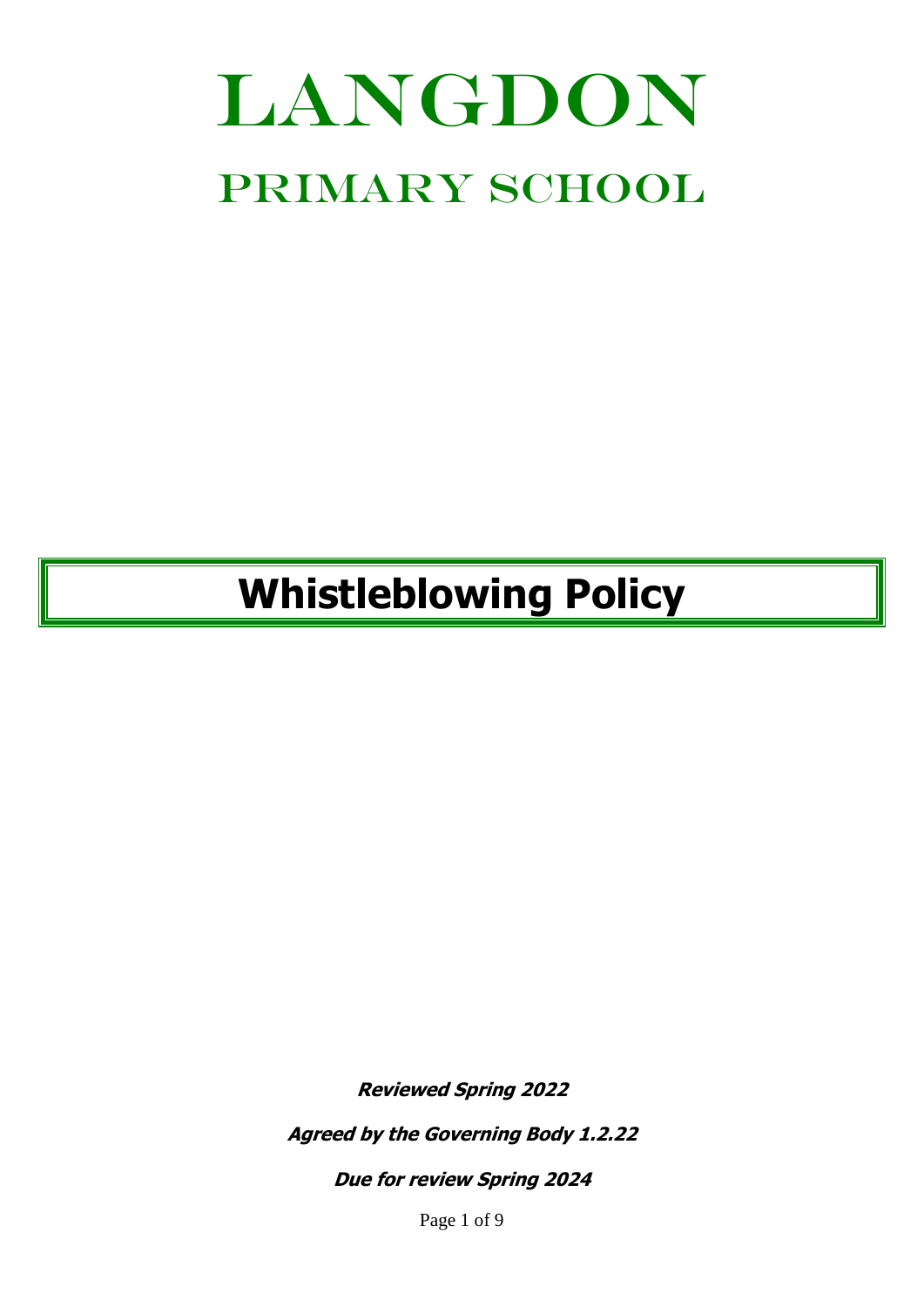# **1 Introduction**

This school is committed to achieving the highest possible standards of probity and integrity regarding its practices.

We recognise that it is important for all employees to have a means by which they can raise serious concerns about any aspect of the operation of we. We further acknowledge our obligations under the Public Disclosure Act (1998) to ensure mechanisms are in place through which concerns relating to matters of public interest can be raised.

We encourage employees to raise any concerns internally at the earliest opportunity rather than disregarding issues or raising the matter externally. We will address concerns seriously and undertake as much investigation as is necessary given the circumstances – this may include referral to external agencies.

We will endeavour to advise an employee of any actions/outcome arising from a complaint where appropriate.

We will provide reasonable support to an employee who raises a concern. We will ensure that where a concern is raised, an employee will be protected from detriment, harassment and victimisation. It is recognised that in certain cases it may be appropriate to consider concerns raised on a confidential or anonymous basis.

This policy and procedure explains:

- The mechanism for raising concerns
- The range of responses we may take upon receipt of concerns
- The support and protection available to employees

# **2 Scope**

This Policy and Procedure applies to all employees of our school. It also applies to agency workers, volunteers, students, contractors and others working on school premises.

#### **Protect** defines whistleblowing as:

'The raising of a concern either within the work place or externally, about a danger, risk, malpractice or wrong doing which affects others.'

The Whistleblowing Procedure provides a means for employees to raise concerns about conduct or situations which they believe are inappropriate. Concerns may include, but are not limited to:

- Conduct which is, has been or is likely to be an offence or breach of law
- Conduct that has occurred, is occurring or is likely to occur as a result of which we fails to comply with a legal obligation
- Acts or potential acts of fraud, corruption, bribery or the misuse of public funds or resources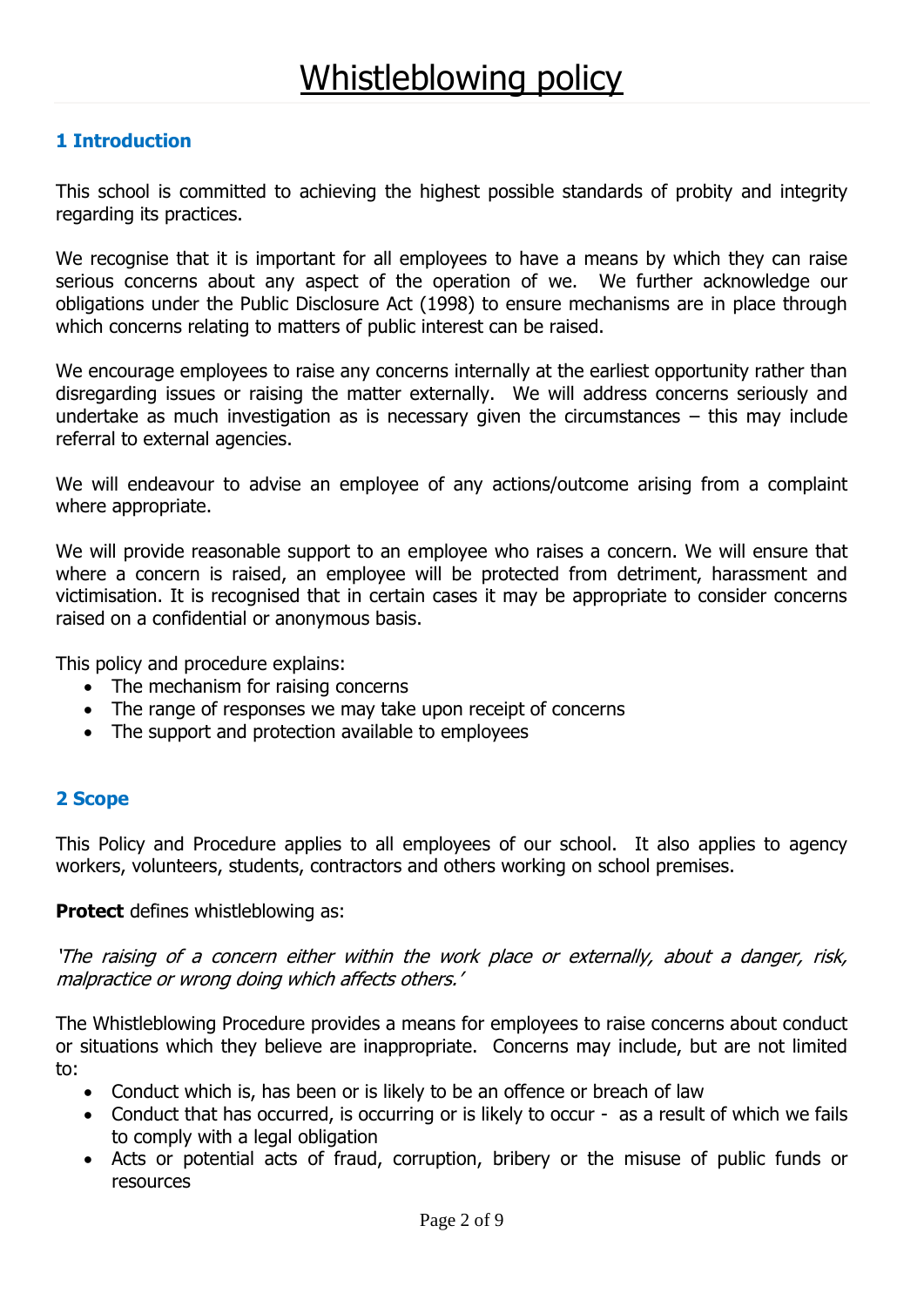- Miscarriages of justice
- Past, current or likely health and safety risks
- Concerns about any aspect of service provision
- Concerns of a safeguarding or child protection nature
- Failure to have due regard to the need to prevent people from being drawn into terrorism (the 'Prevent Duty')
- Unethical or unprofessional conduct that causes concern
- The deliberate concealment of information relating to concerns listed above

Concerns relating to an individual's own employment should be raised through our Grievance Policy and procedure.

Employees may raise concerns about the practice of anyone who works for or on behalf of the school including:

- All employees
- Governors
- Volunteers
- Contractors

Concerns that employees have may be raised individually or collectively. If collective concerns are raised, staff should be prepared to give their own account during any investigation, should this be required.

There is no time limit for raising a concern – however employees are encouraged to do so at the earliest opportunity since it may be difficult to address a matter if a significant time has elapsed.

# **3 Responsibilities of the school**

- To foster a culture where employees can feel confident in raising concerns
- To ensure concerns are fully considered, investigated as necessary and action taken as appropriate
- To ensure that employees raising concerns receive feedback on any action taken where appropriate
- To make employees aware how they can take matters further if they are not satisfied
- To reassure employees that they will be protected against detriment and reprisal should they raise a concern

# **4 Responsibilities of the employee**

- To raise concerns only where there is a reasonable suspicion for doing so
- Not to knowingly raise a false allegation with malicious or vexatious intent
- To engage with internal and external actions to address any concerns by attending meetings and/or participating in any investigation

# **5 Trade Union Representation**

Employees may wish to consult and seek guidance from their Trade Union representative before making a disclosure under this procedure.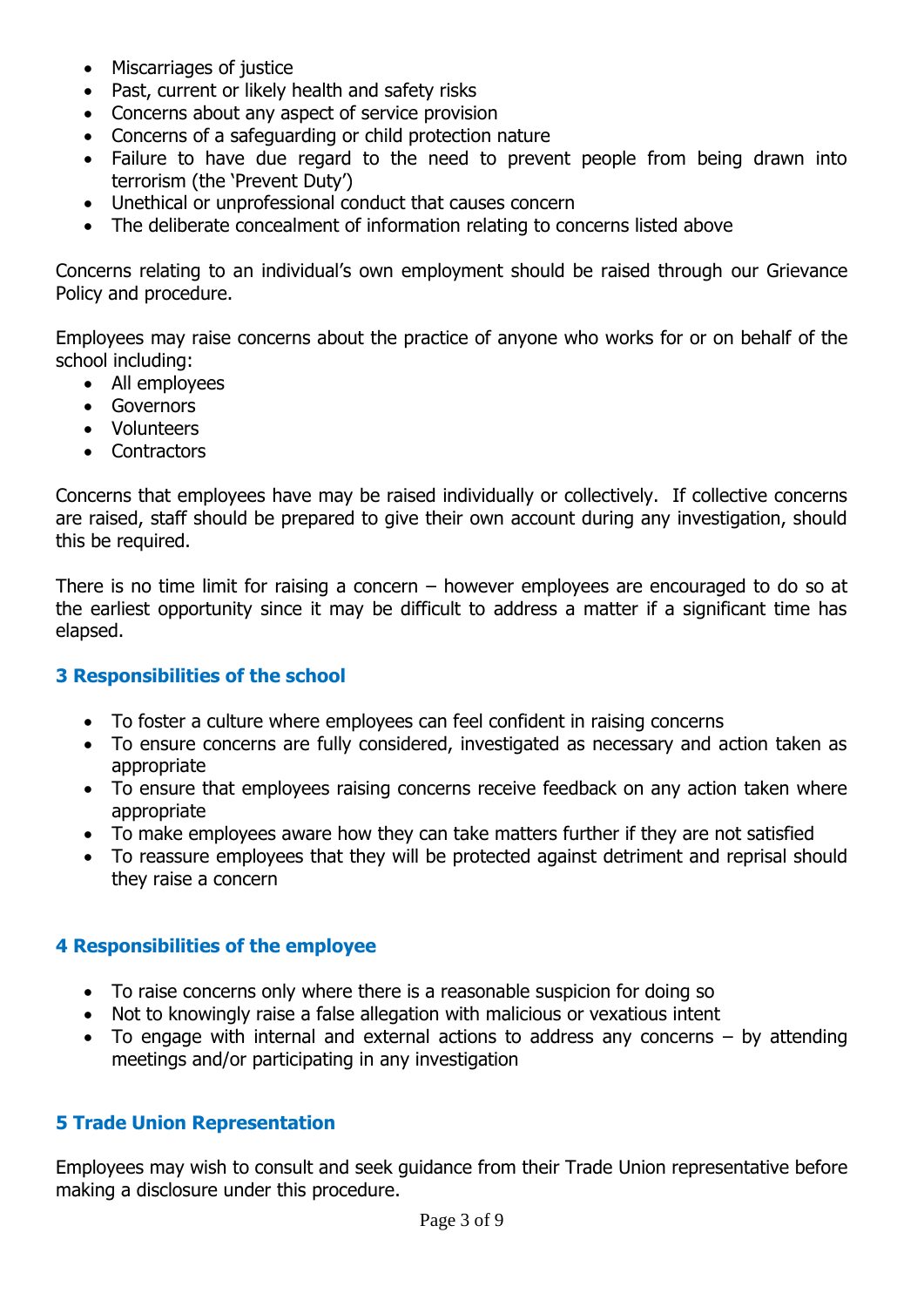Employees may be accompanied to any meeting by a Trade Union representative or workplace colleague who is not involved in the area of work to which the concern relates.

# **6 Responsible officer and monitoring of complaints**

The Governing Body has overall responsibility for the maintenance and operation of this policy and procedure.

The Headteacher will ensure the effective implementation of the whistleblowing arrangements, providing training as appropriate, and undertake an annual audit of the whistleblowing arrangements, reporting the outcome to the Full Governing Body.

The Headteacher will consider:

- The number and types of concerns raised and the outcomes of the investigations.
- Feedback from individuals who have used the arrangements
- Any complaints of victimisation
- Any complaints of failures to maintain confidentiality
- Any relevant litigation
- The level of staff awareness, trust and confidence in the arrangements

Any reporting will not identify the parties to the complaint.

# **7 Raising a concern**

Wherever possible employees should initially raise concerns openly with the Headteacher. In instances of serious concern or where the complaint involves the Headteacher complaints may be raised with the Chair of Governors.

Should the Headteacher have concerns, these should be raised with the Chair of Governors in the first instance.

Concerns may be raised verbally or in writing. A concern raised in writing should:

- Set out the background and history of the concern giving names, dates and places where possible
- Give the reason why the employee is particularly concerned about the situation
- For clarity the employee should state that they wish their concerns to be addressed under the whistleblowing procedure

An employee is not expected to prove the validity of their concern, however they will need to demonstrate that there are sufficient and reasonable grounds for their complaint. Further investigation may be hampered if there is only limited evidence to support the concern raised.

An employee may invite a Trade Union representative to support them in raising a concern or raise the matter on their behalf or at a subsequent meeting to explore the complaint.

# **8 How we will respond**

Preliminary enquiries may be made to decide on the appropriate course of action. This may necessitate further discussion with the employee who has raised the concern.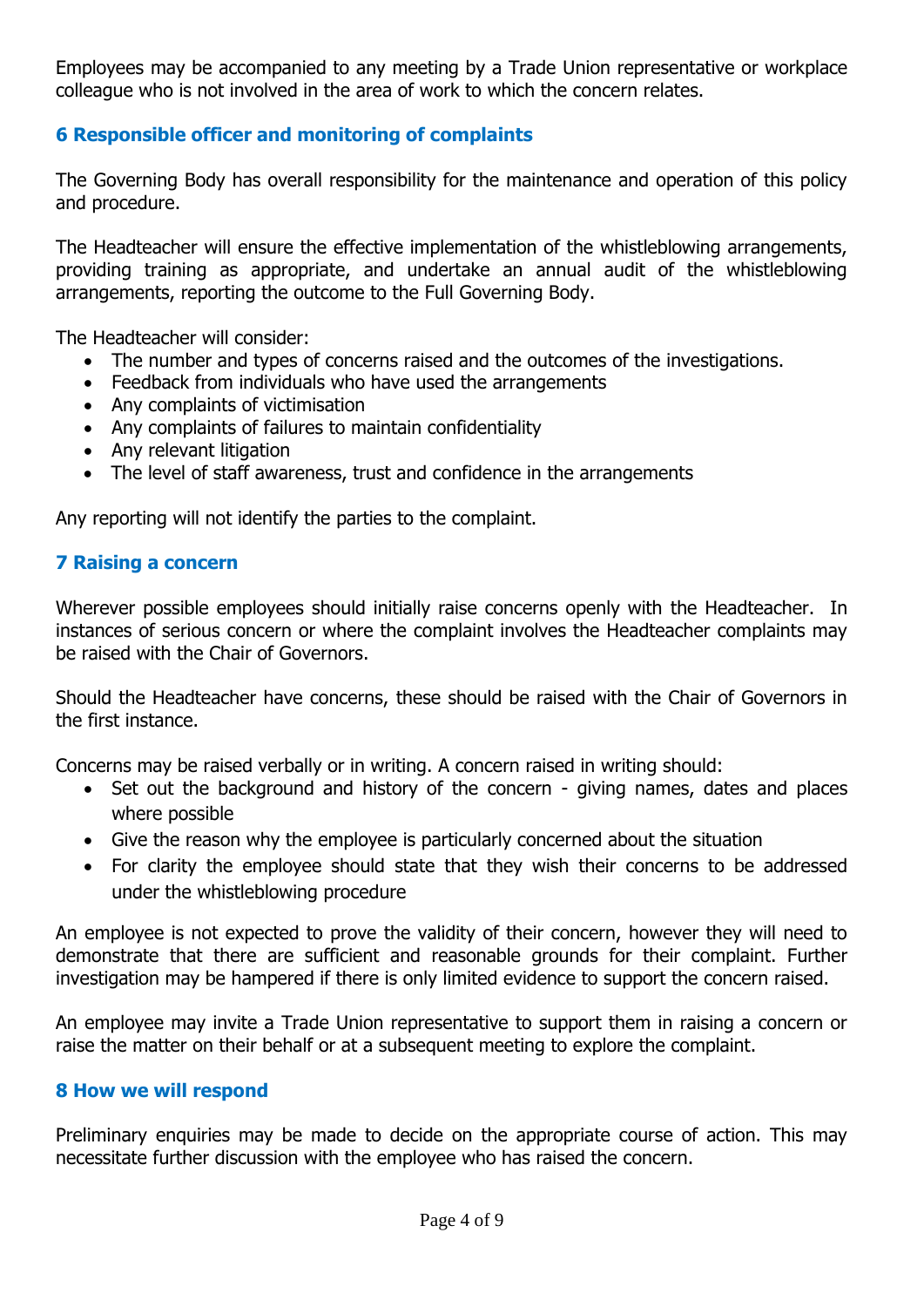On occasion it may not be appropriate for the person who receives the complaint to progress the concern and the matter may be referred to another individual within the school or an external organisation.

It may be possible to resolve some concerns informally by agreed action without the need for further formal investigation.

Where it is not possible to resolve the matter informally, the action taken by the school will depend on the nature of the concern and may include:

- Undertaking an internal management or disciplinary investigation
- Referral to KCC's Head of Internal Audit (this is a requirement in all cases of suspected financial irregularity in maintained schools)
- Referral to an external auditor
- Referral to another regulatory authority
- Referral to the police
- Referral to the Local Authority

Within 10 working days of receipt of any concern, the person progressing the matter will write to the employee to:

- Acknowledge that the concern has been received
- Indicate how and through whom we propose to address the matter including whether further investigation or referral to another organisation will be made
- Give an estimate of how long the investigation will take
- Indicate whether further information will be sought from the employee and the arrangements for obtaining this where known

The form of further contact between the employee and the person progressing the complaint will depend on the nature of the matter raised and the follow up action required.

In instances where an investigation is prolonged or referral to an external agency takes place, arrangements will be made to provide the employee with situational updates as far as is practicable.

Occasionally, the person considering the complaint may determine that it is not appropriate for further action to be taken. This may include where:

- There is no evidence that malpractice has occurred
- The matter is/has been the subject of internal proceedings under another school policy
- The matter is/has been the subject of external legal proceedings or been referred to another external agency
- A false and malicious or vexatious complaint has been made

# **9 Notification of the outcome of the concern**

We recognise that an employee raising a concern would wish to be assured that the matter has been fully addressed. Feedback will be provided on the outcome of the complaint, wherever possible.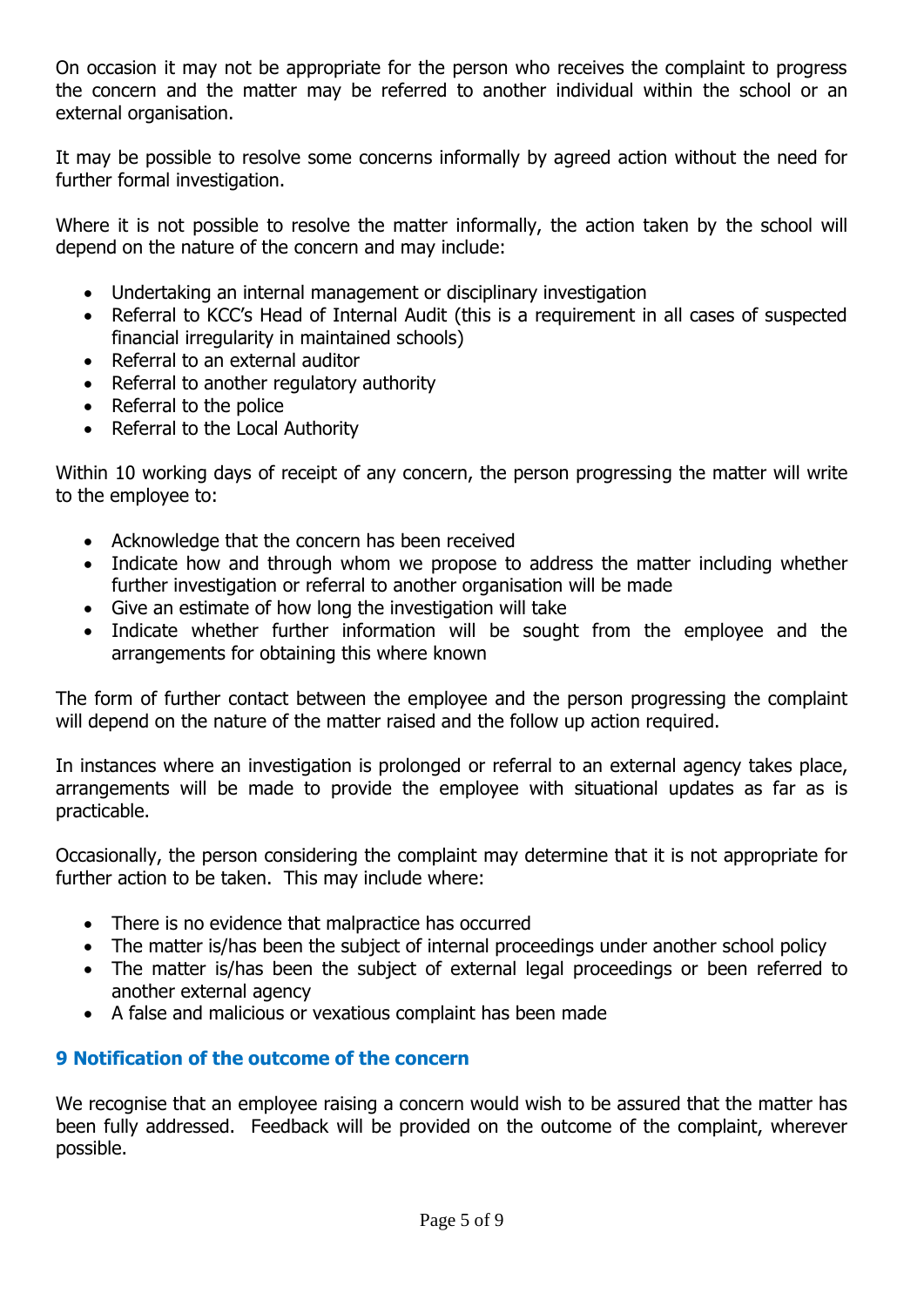In some circumstances however it may not be appropriate or permissible to share this information (for example where legal or disciplinary or regulatory authority action is pending or if sharing information may infringe the duty of confidence owed to a third party). Where it is not appropriate to provide detailed feedback the employee will be advised that the matter has been addressed or concluded as far as is practicable.

Where a matter is not to be considered further the employee who raised the complaint will be advised of this in writing.

# **10 How the matter may be taken further**

This procedure is intended to provide employees with a mechanism to raise concerns internally within the school. Should this process be exhausted and the employee feels that matters have not been fully or appropriately addressed or that concerns are ongoing, they may wish to raise the matter outside of the school. Appropriate contacts are listed at Appendix 1.

An employee who intends to raise a concern externally is encouraged to consider carefully whether this is the most appropriate form of action to resolve the issue and whether all reasonable internal steps have been taken.

If a matter is raised outside of the school, an employee should take all reasonable steps to ensure that confidential or privileged information is not disclosed.

# **11 Protection and support for employees**

We will take reasonable measures to support and protect employees who raise concerns.

# **12 Protection from Detriment**

Employees raising a concern with reasonable suspicion for doing so will not be subject to discrimination, harassment or victimisation. Should an employee believe they have been subject to detriment or retribution they should report this to the Chair of Governors who may address the matter in accordance with the school's disciplinary procedure.

No action will be taken against an employee where concerns raised are subsequently unproven. However disciplinary action may be taken against individuals who knowingly make 'false, malicious and/or vexatious allegations.

Should an employee commit a criminal offence in raising a concern (e.g. accepting a bribe or an act of corruption) protection from detriment may be lost and the employee may be subject to the school's disciplinary procedures.

# **13 Confidentiality**

The best way to raise a concern is to do so openly. Openness makes it easier for us to assess and investigate the issue. However, it is recognised that there may be some circumstances where an employee would prefer to raise a concern in confidence. Employees should make the school aware of this when raising their concern.

Where appropriate, every effort and consideration will be given to arrangements to maintain the employee's confidentiality, including off site meetings where appropriate.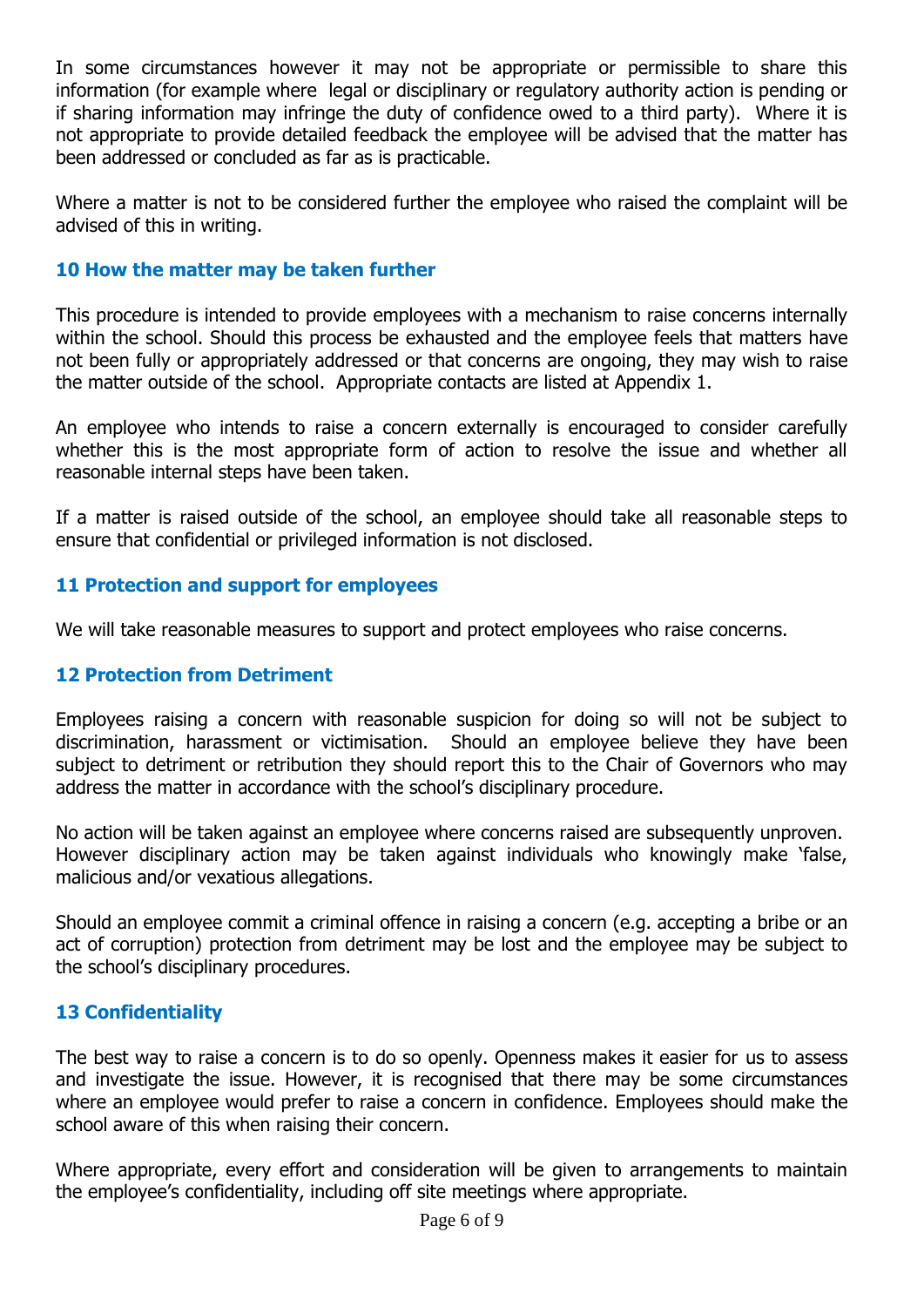Every effort will be made not to reveal the employee's identity, without their prior consent, if this is their wish. However, in certain cases, it may not be possible to maintain confidentiality if the concern is subject to an external and/or police investigation where disclosure is required. An employee will be advised should there be a possibility that their confidentiality cannot be maintained.

#### **14 Anonymous concerns**

Employees are encouraged to put their name to any allegation where possible. Anonymous allegations will be considered and investigated at the school's discretion. In exercising the discretion, the following factors may be considered:

- The seriousness of the issues raised
- The credibility of the concern
- The likelihood of confirming the allegation from attributable sources

It should be noted that it may be more difficult to address the concern, support an employee or advise them of the outcome where a concern is reported anonymously.

#### **15 Support**

Employees who raise a concern may wish to make use of signposting to appropriate counselling services, if appropriate. Employees may also wish to consult their professional association or Trade Union if they are a member.

Should an employee be required to give evidence in criminal or disciplinary proceedings, consideration will be given to appropriate support.

#### **16 Other concurrent processes**

Where a complaint is raised under the Whistleblowing Policy and procedure this will not in itself be sufficient to halt any other ongoing processes relating to absence, conduct, performance or redundancy. However, each case will be considered on its merits to ensure that the school is acting reasonably.

# **17 Record Keeping**

Notes may be taken of all meetings with the employee held under this procedure. Where notes are taken a copy will be made available to the employee.

All records relating to the management of whistleblowing disclosures will be gathered, processed, held and shared in accordance with the requirements of the General Data Protection Regulations and Data Protection Act (2018) In certain limited circumstances information may be shared by the school for the purpose of managing the disclosure. Please refer to the School's Data Protection Policy and Privacy Notice for further details.

A central record of whistleblowing will be maintained by the Governing Body. This record will include, a summary of the concern raised, action taken and the resulting outcome. Senior staff or Governors who receive whistleblowing concerns must ensure the concern is recorded.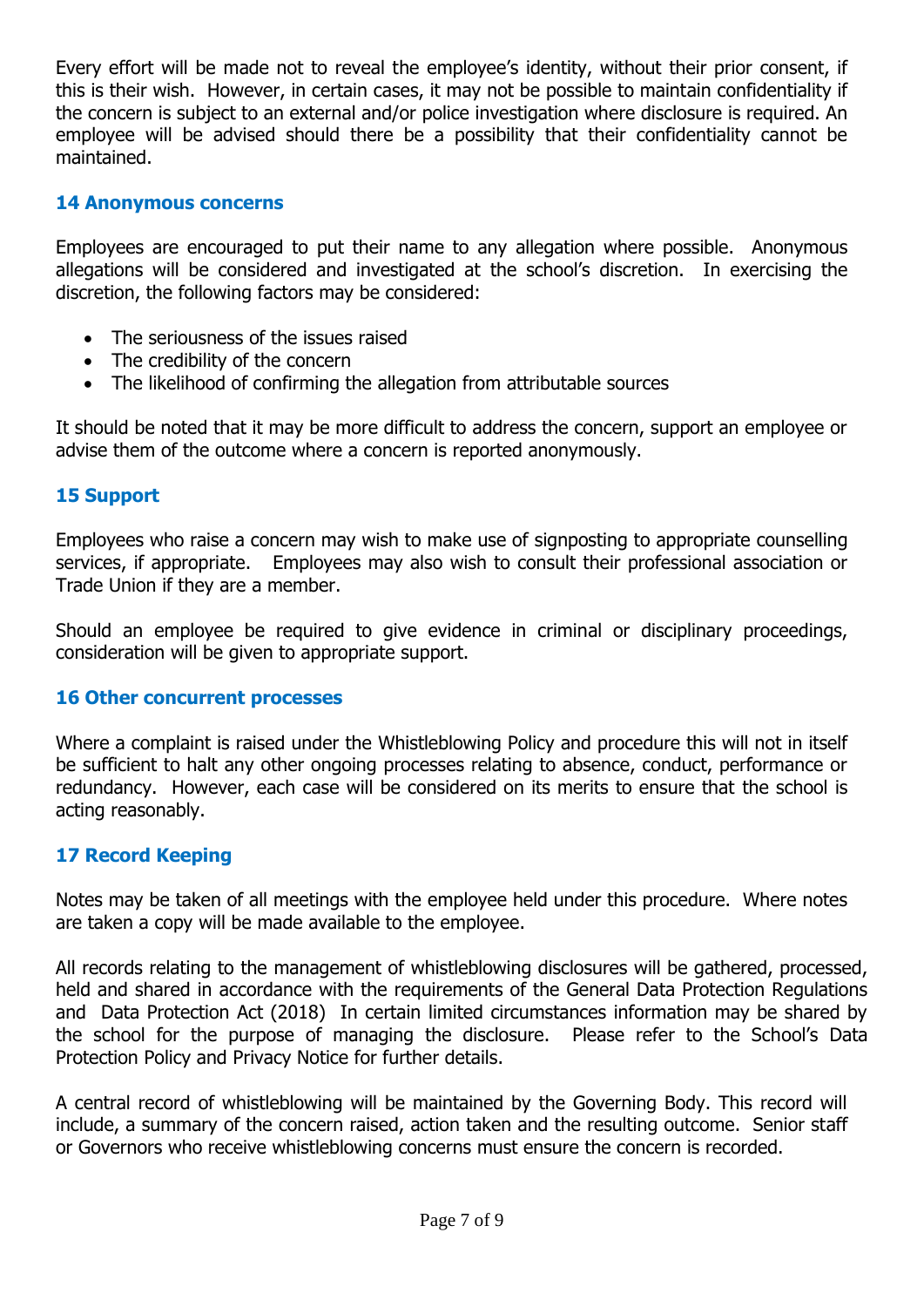# **Appendix A: Contact Details**

It is the usual expectation that an employee will have endeavoured to raise the concern internally within the school before referring the matter to an external organisation.

# **Internal**

| Contact                   | Telephone Number        | Email                             |
|---------------------------|-------------------------|-----------------------------------|
| <b>Head Teacher</b>       | 01304 852600            | lpaylorsutton@langdon.kent.sch.uk |
| Lynn Paylor Sutton        |                         |                                   |
| <b>Chair of Governors</b> | 01304 852600            | ncross@langdon.kent.sch.uk        |
| <b>Natalie Cross</b>      | Request to speak to the |                                   |
|                           | Clerk to the Governing  |                                   |
|                           | Body (Sarah Seymour)    |                                   |

Or in writing to the above named at the following address:

Langdon Primary School, Westside, East Langdon, Dover, CT15 5JQ

#### **External**

Matt Dunkley Corporate Director – Children, Young People and Education Kent County Council Sessions House County Road Maidstone ME14 1XQ

Via KCC's Whistleblowing Helpline on 03000 414 500 or by emailing internalaudit@kent.gov.uk

| Contact                                                      | <b>Telephone Number</b> | <b>Email / Website</b>        |
|--------------------------------------------------------------|-------------------------|-------------------------------|
| Protect<br>(formerly Public Concern at<br>Work)              | 020 3117 2520           | www.protect-advice.org.uk;    |
| Department for Education                                     | 0370 000 2288           | www.gov.uk/contact-dfe;       |
| <b>Ofsted</b>                                                | 0300 123 3155           | whistleblowing@ofsted.gov.uk; |
| <b>Local Government</b><br>Ombudsman                         | 0300 061 0614           | www.lgo.org.uk;               |
| Office of Qualifications &<br><b>Examinations Regulation</b> | 0300 303 3344           | whistleblowing@ofqual.gov.uk; |
| <b>National Child Abuse</b>                                  | 0800 028 0285           | help@nspcc@org.uk;            |